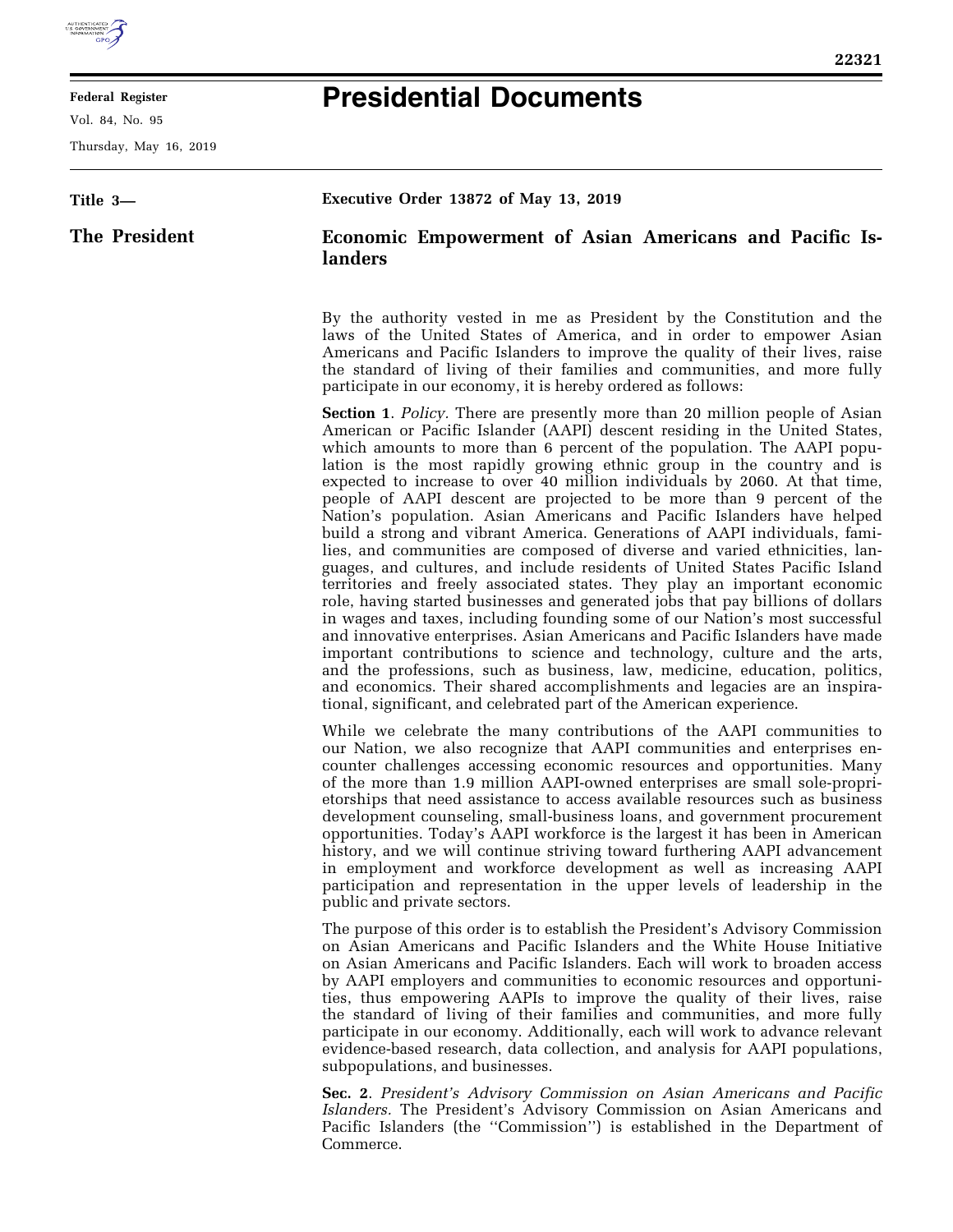(a) *Mission and Function of the Commission.* The Commission shall provide advice to the President, through the Secretary of Commerce and the Secretary of Transportation, who shall serve as Co-Chairs of the Initiative described in section 3 of this order, on:

(i) the development, monitoring, and coordination of executive branch efforts to broaden access by AAPI employers and communities to economic resources and opportunities;

(ii) strategies for encouraging innovation and entrepreneurship in AAPI communities, empowering the economic growth of AAPI enterprises and communities, and increasing AAPI business diversification, including through general reductions in regulatory and tax burdens;

(iii) strategies for increasing Federal procurement opportunities for AAPI enterprises;

(iv) strategies for increasing participation of AAPI enterprises in partnerships between the public and private sectors;

(v) economic strategies for AAPI enterprises and communities to employ existing knowledge and relationships in order to pursue trade and investment opportunities in the Asia-Pacific region;

(vi) opportunities to empower students and families with the freedom to pursue the educational opportunities that best prepare them for success in life and work;

(vii) strategies for increasing the diversity of our workforce with greater inclusion of AAPI employees through better recruitment, training, educational workshops, career development, advancement, vocational training, or other appropriate and effective means;

(viii) the compilation and analysis of research and data related to AAPI populations, subpopulations, and businesses; and

(ix) an analysis of the economic condition of the United States Pacific Island territories and freely associated states in an effort to devise strategies for helping each island develop and maintain a strong and diversified economy that supports its residents.

(b) *Membership of the Commission.* The Commission shall consist of members appointed by the President who are United States citizens or nationals, or who are citizens of the Republic of Palau, the Republic of the Marshall Islands, or the Federated States of Micronesia who are subject to an applicable compact of free association with the United States, and shall include individuals having a history of engagement and involvement with AAPI communities and enterprises. The President shall designate one member of the Commission to serve as Chair.

(c) *Administration of the Commission.* (i) The Secretary of Commerce, in consultation with the Secretary of Transportation, shall designate an Executive Director for the Commission. The Department of Commerce shall provide funding and administrative support for the Commission to the extent permitted by law and within existing appropriations, and shall, as necessary and appropriate under section 1535 of title 31, United States Code, enter into one or more agreements to obtain goods or services from the Department of Transportation in support of the Commission. The heads of other executive departments and agencies shall assist and provide information to the Commission, consistent with applicable law, as may be necessary to carry out its functions. Each executive department and agency shall bear its own expenses of assisting the Commission.

(ii) Members of the Commission shall serve without compensation, but shall be allowed travel expenses, including per diem in lieu of subsistence, as authorized by law for persons serving intermittently in the Government service (5 U.S.C. 5701–5707). Insofar as the Federal Advisory Committee Act, as amended (5 U.S.C. App.) (the ''Act''), may apply to the administration of the Commission, any functions of the President under the Act, except that of reporting to the Congress, shall be performed by the Secretary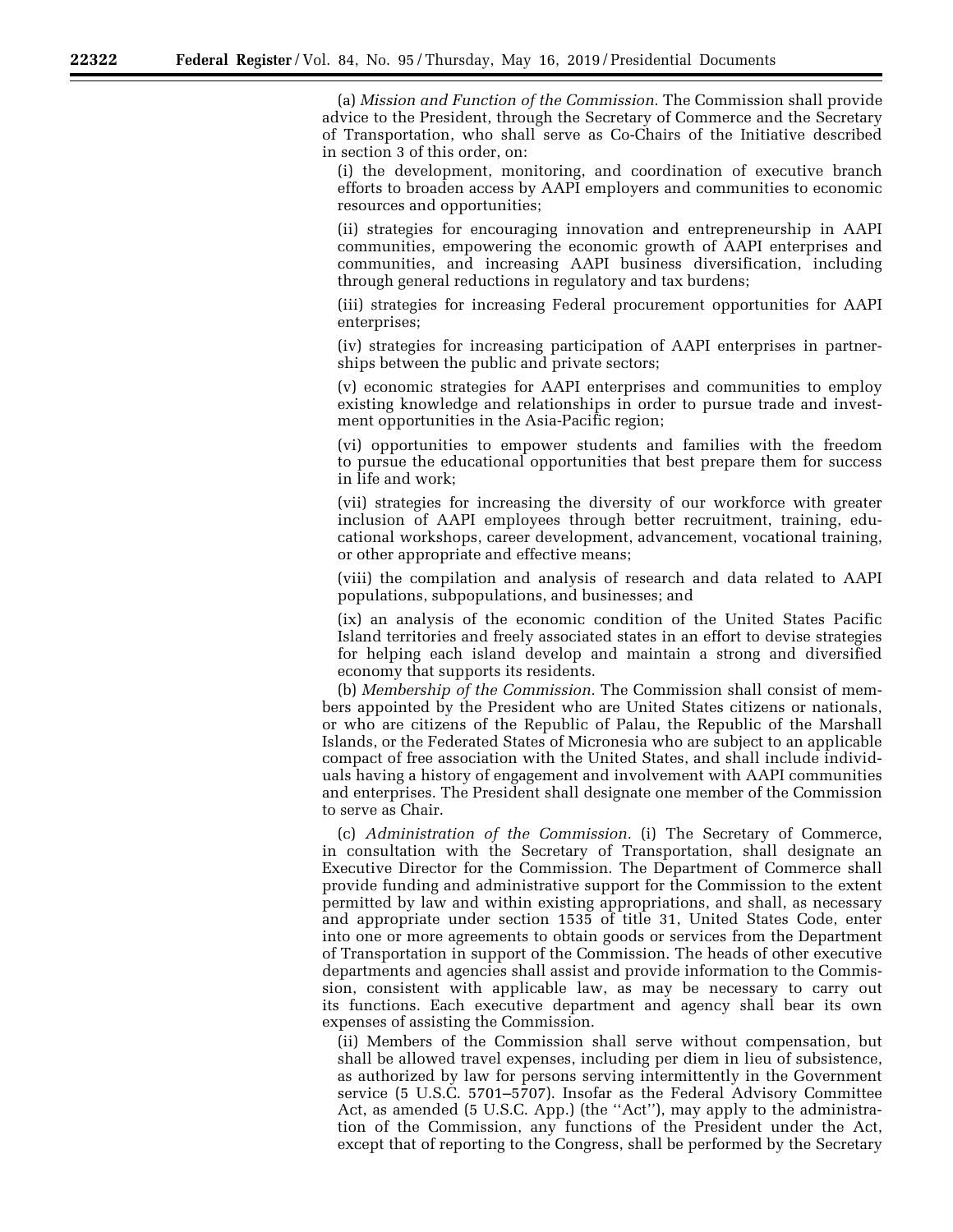of Commerce, in consultation with the Secretary of Transportation, in accordance with the guidelines issued by the Administrator of General Services.

(d) *Termination Date.* The Commission shall terminate 2 years from the date of this order, unless renewed by the President prior to that date. **Sec. 3**. *White House Initiative on Asian Americans and Pacific Islanders.*  There is established the White House Initiative on Asian Americans and Pacific Islanders (Initiative), a Federal interagency working group whose members shall be selected by their respective agencies. The Secretaries of Commerce and Transportation shall serve as the Co-Chairs of the Initiative and shall convene regular meetings of the Initiative, determine its agenda, and direct its work pursuant to the guidance and direction of the President. The Executive Director established in section 2(c) of this order shall serve in the same role for the Initiative and shall report to the Co-Chairs, or their designees, on Initiative matters.

(a) *Mission and Function of the Initiative.* The Initiative shall work to broaden AAPI access to economic resources and opportunities and thus empower AAPIs to improve the quality of their lives, raise the standard of living of their families and communities, and more fully participate in our economy. The Initiative shall advise the Co-Chairs on the implementation and coordination of Federal programs as they relate to AAPI access to economic resources and opportunities.

(b) *Membership of the Initiative.* In addition to the Co-Chairs, the Initiative shall consist of senior officials from the following executive branch departments, agencies, and offices:

(i) the Department of State;

(ii) the Department of the Treasury;

(iii) the Department of Defense;

(iv) the Department of Justice;

(v) the Department of the Interior;

(vi) the Department of Agriculture;

(vii) the Department of Labor;

(viii) the Department of Health and Human Services;

(ix) the Department of Housing and Urban Development;

(x) the Department of Energy;

(xi) the Department of Education;

(xii) the Department of Veterans Affairs;

(xiii) the Department of Homeland Security;

(xiv) the Office of Management and Budget;

(xv) the Environmental Protection Agency;

(xvi) the Small Business Administration;

(xvii) the Office of Personnel Management;

(xviii) the Social Security Administration;

(xix) the White House Office of Cabinet Affairs;

(xx) the White House Office of Intergovernmental Affairs;

(xxi) the White House Office of Public Liaison;

(xxii) the National Economic Council;

(xxiii) the Domestic Policy Council;

(xxiv) the Office of Science and Technology Policy;

(xxv) the Office of the U.S. Intellectual Property Enforcement Coordinator; and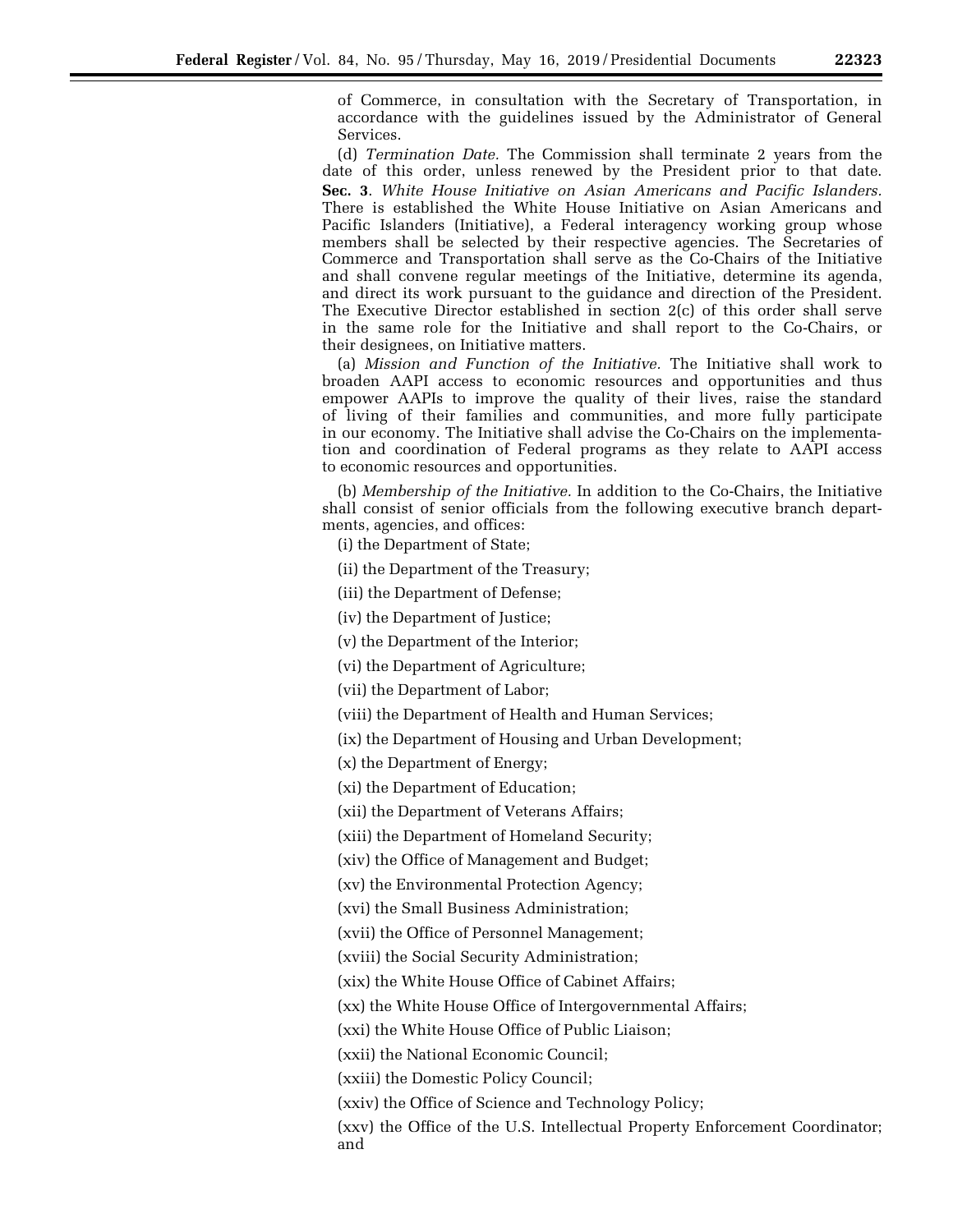(xxvi) other executive branch departments, agencies, and offices as the President may, from time to time, designate.

The heads of each of the foregoing executive branch departments, agencies, and offices shall designate the senior Federal officials who will serve as their respective representatives on the Initiative. At the direction of the Co-Chairs, the Initiative may establish subgroups consisting exclusively of Initiative members or their designees under this section, as appropriate. To the extent permitted by law, members of the Initiative, or their designees, shall devote the time, skill, and resources necessary and adequate to carry out the functions of the Initiative. Each executive department, agency, and office shall bear its own expenses for participating in the Initiative.

(c) *Administration of the Initiative.* The Department of Commerce shall provide funding and administrative support for the Initiative to the extent permitted by law and within existing appropriations, and shall, as necessary and appropriate under section 1535 of title 31, United States Code, enter into one or more agreements to obtain goods or services from the Department of Transportation in support of the Initiative.

**Sec. 4**. *General Provisions.* (a) This order supersedes section 1(s) of Executive Order 13811 of September 29, 2017 (Continuance of Certain Federal Advisory Committees), and Executive Order 13515 of October 14, 2009 (Increasing Participation of Asian Americans and Pacific Islanders in Federal Programs).

(b) Nothing in this order shall be construed to impair or otherwise affect:

(i) the authority granted by law to an executive department, agency, or the head thereof; or

(ii) the functions of the Director of the Office of Management and Budget relating to budgetary, administrative, or legislative proposals.

(c) This order shall be implemented consistent with applicable law and subject to the availability of appropriations.

(d) For purposes of this order, the term ''Asian American'' includes persons within the jurisdiction of the United States having origins or ancestry in any of the original peoples of East Asia, Southeast Asia, or South Asia; and the term ''Pacific Islander'' includes persons within the jurisdiction of the United States having origins or ancestry in any of the original peoples of Hawaii, Guam, American Samoa, the Commonwealth of the Northern Mariana Islands, or other Pacific Islands.